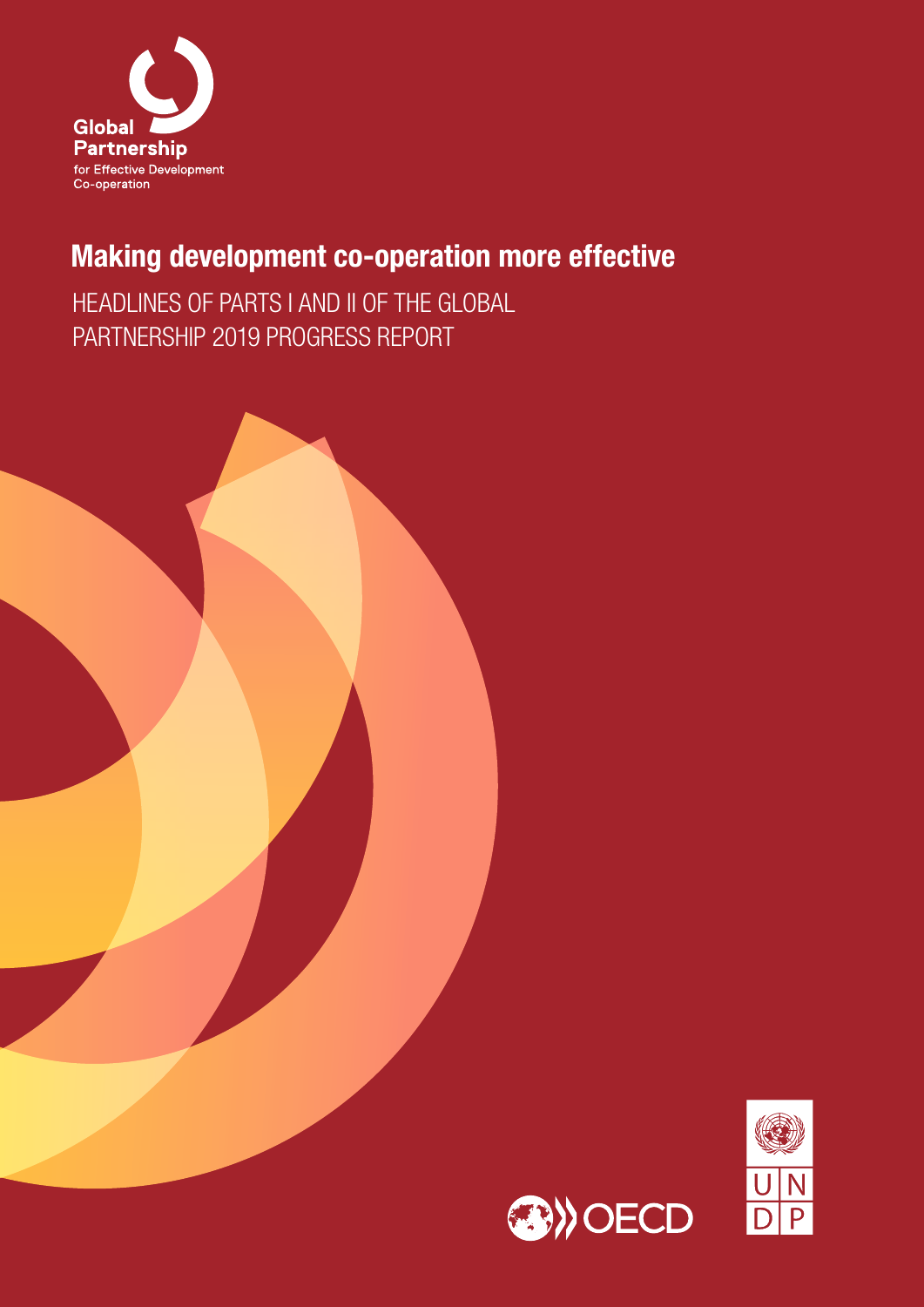# *Introduction*

**Effective partnerships are a cornerstone for achieving the 2030 Agenda for Sustainable Development**. Reaching the Sustainable Development Goals (SDGs) requires urgent action on effective partnerships, as called for in SDG 17. Realising the ambition of the 2030 Agenda requires a whole-of-society approach; one that builds on the collective actions of all stakeholders to deliver sustainable solutions for people and the planet while leaving no one behind.

**The Global Partnership for Effective Development Co-operation (Global Partnership) spurs action for more effective partnerships that can deliver long-lasting development results.** Established by the Busan Partnership agreement (2011), the Global Partnership advances the effectiveness of development efforts by all actors as re-affirmed at its 2nd High-Level Meeting in Nairobi (2016). Its biennial global monitoring exercise tracks progress against agreed commitments and actions for promoting effectiveness. The Global Partnership monitoring has two fundamental objectives. First, to assess how effectively governments have established a conducive environment to lead national development efforts, enabling the full participation of the whole of society. Second, to assess how development partners deliver their support in a way that is focused on country-owned development priorities and that draws on existing country systems and capacities to ensure sustainability of results.

**The Global Partnership monitoring exercise is country-led, voluntary and aims to strengthen multi-stakeholder dialogue at country, regional and global level**. It focuses on the quality of partnering that takes place to deliver development results and outcomes. The Global Partnership reports on progress through ten indicators that capture the essence of the four internationally agreed principles for effective development co-operation: country ownership; focus on results; inclusive partnerships; and transparency and mutual accountability. Data generated from Global Partnership monitoring, building on country-led data collection, also provide evidence for SDG follow-up and review.

**This brief presents headlines from Parts I and II of the Global Partnership 2019 Progress Report**. It highlights interlinkages between how partner countries (Part I) and development partners (Part II) are promoting effective, country-led partnerships and compiles the Global Partnership's evidence as it relates to informing UN-led SDG follow-up and review.

# **The 2018 Monitoring Round**



**...and hundreds of civil society organisations, private sector representatives, foundations, trade unions, parliamentarians and local governments**

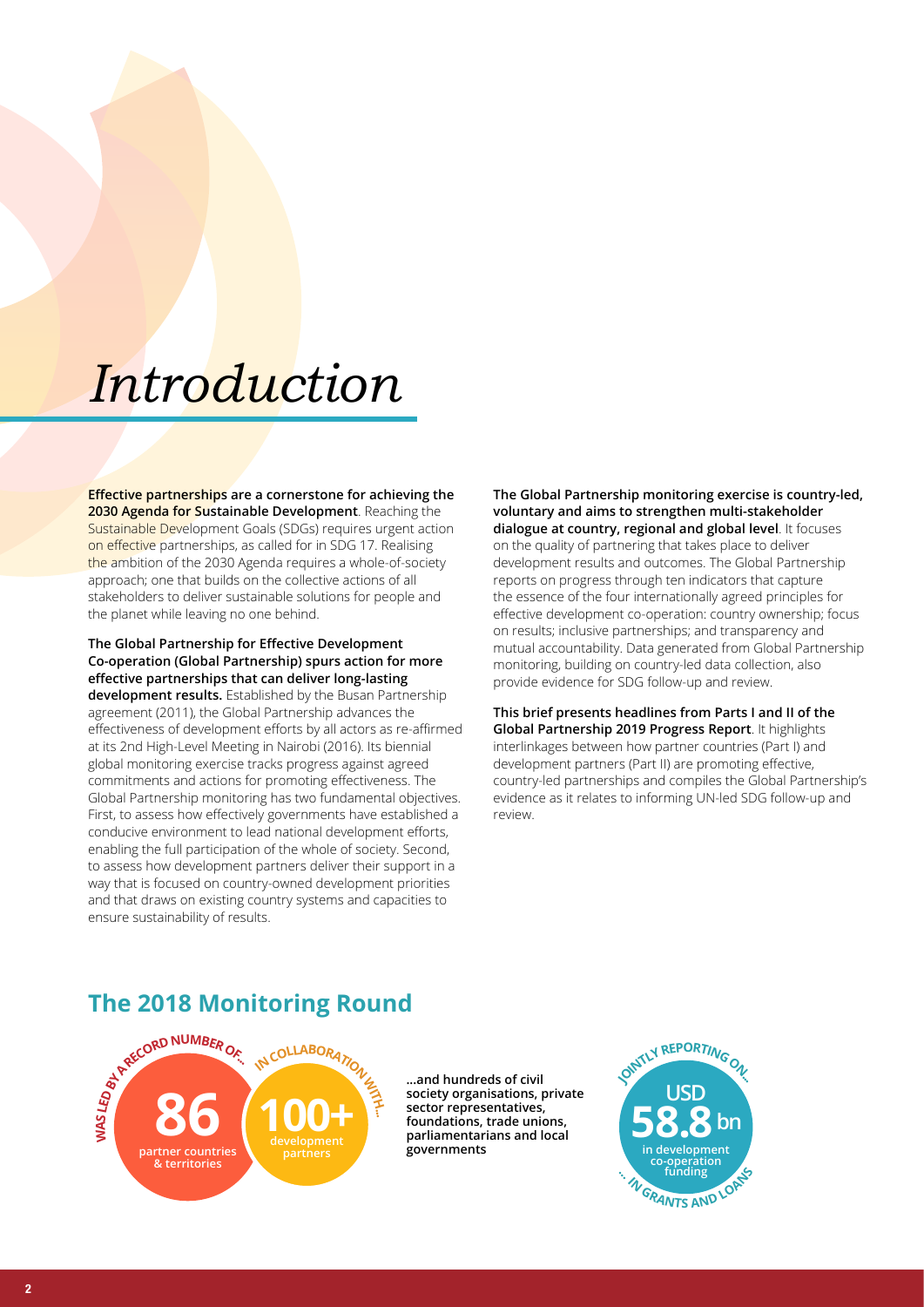

*Global Partnership monitoring collates country-level data to track progress on SDG follow-up and review*

Country-level data generated through Global Partnership monitoring contributes to SDG follow-up and review and is the source of data to measure progress on three SDG targets. Partner countries and bilateral development partner obtain results for the indicators of SDG Targets 17.16 and 17.15. Moreover, partner countries can receive results for SDG Target 5.c.

#### The Global Partnership measures progress on SDG Target 17.16 on enhancing multi-stakeholder partnerships for development in support of the achievement of the Sustainable Development Goals.



#### **SDG Indicator 17.16.1**

Number of countries reporting progress in multi- stakeholder development effectiveness monitoring frameworks that support the achievement of the Sustainable Development Goals.

**Global Partnership results** show that 45% of the 114 countries (partner countries and bilateral development partners) that undertook multi-stakeholder development effectiveness monitoring reported progress towards inclusive, transparent and accountable multi-stakeholder partnerships.

Global Partnership monitoring informs tracking of progress against SDG Target 17.15 on respecting a country's policy space and leadership to establish and implement policies for the Sustainable Development Goals.



#### **SDG Indicator 17.15.1**

Extent of use of country-owned results frameworks and planning tools by providers of development co-operation.

**Global Partnership results** show that the extent to which development partners rely on country-owned results frameworks and planning tools by aligning to partner country priorities and using results, statistics and monitoring systems dropped from 64% in the 2016 Monitoring Round to 62% in the 2018 round. Use of country-owned results frameworks and planning tools remains higher, on average, among multilateral (66%) than among bilateral (57%) development partners.

Global Partnership monitoring also provides data to measure progress on SDG Target 5.c on adopting and strengthening policies and legislation for the promotion of gender equality and women's empowerment.





#### **SDG Indicator 5.c.1**

Proportion of countries with systems to track and make public allocations for gender equality and women's empowerment.

**Global Partnership results** show that 19% of partner countries have comprehensive tracking systems in place and make gender budget allocations available publicly. An additional 59% have taken steps to establish such systems and have some basic elements of these systems in place.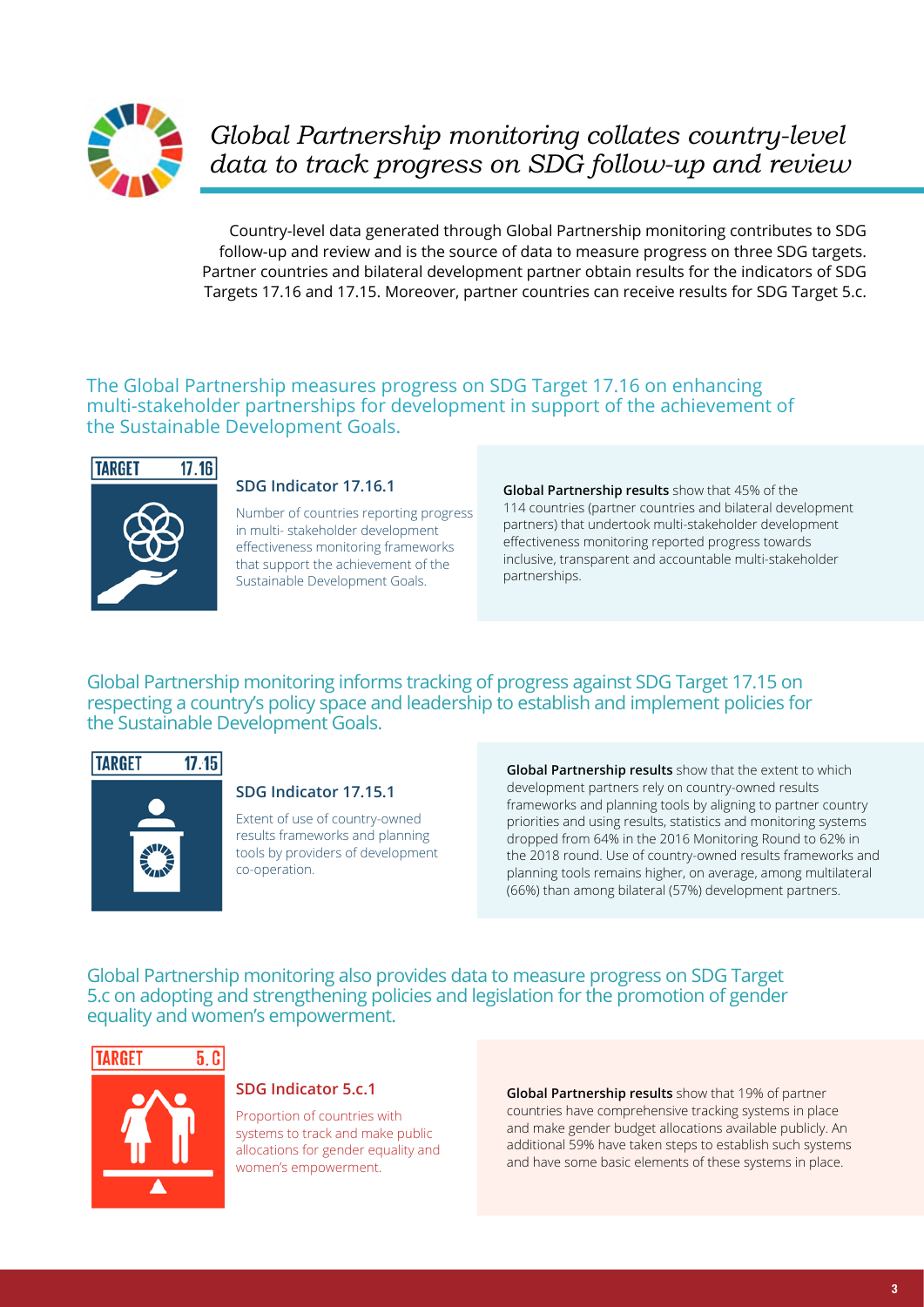# *Leading and supporting development planning efforts*

Partner country governments have made significant progress in strengthening national development planning…

Since 2011, the proportion of partner countries with a high-quality national development strategy has almost doubled. Moreover, partner countries, like their development partners, are embedding the SDGs into their planning, signalling increasing use of the SDGs as a shared framework for results. Nearly all national development strategies approved since 2015 reference the 2030 Agenda and the SDGs. Still, to reap the full benefits of strengthened development planning, strategies must be better linked to implementation resources and matched with robust monitoring and evaluation.



## …yet development partners' alignment to partner country priorities and country-owned results frameworks is declining.



Alignment of project objectives to partner country priorities, as well as reliance on country-defined results, statistics and monitoring systems, has decreased for most development partners since 2016. While multilateral development banks have increased their reliance of country-owned results frameworks, the decline is most pronounced for bilateral development partners. Availability of government data is a shared bottleneck. Only a third of partner country governments indicate that they have adequate data to report on their results frameworks, which also challenges development partners' reliance on it. Concerted efforts are needed from both partner countries and development partners to use and strengthen national statistics and monitoring systems.

2018 2016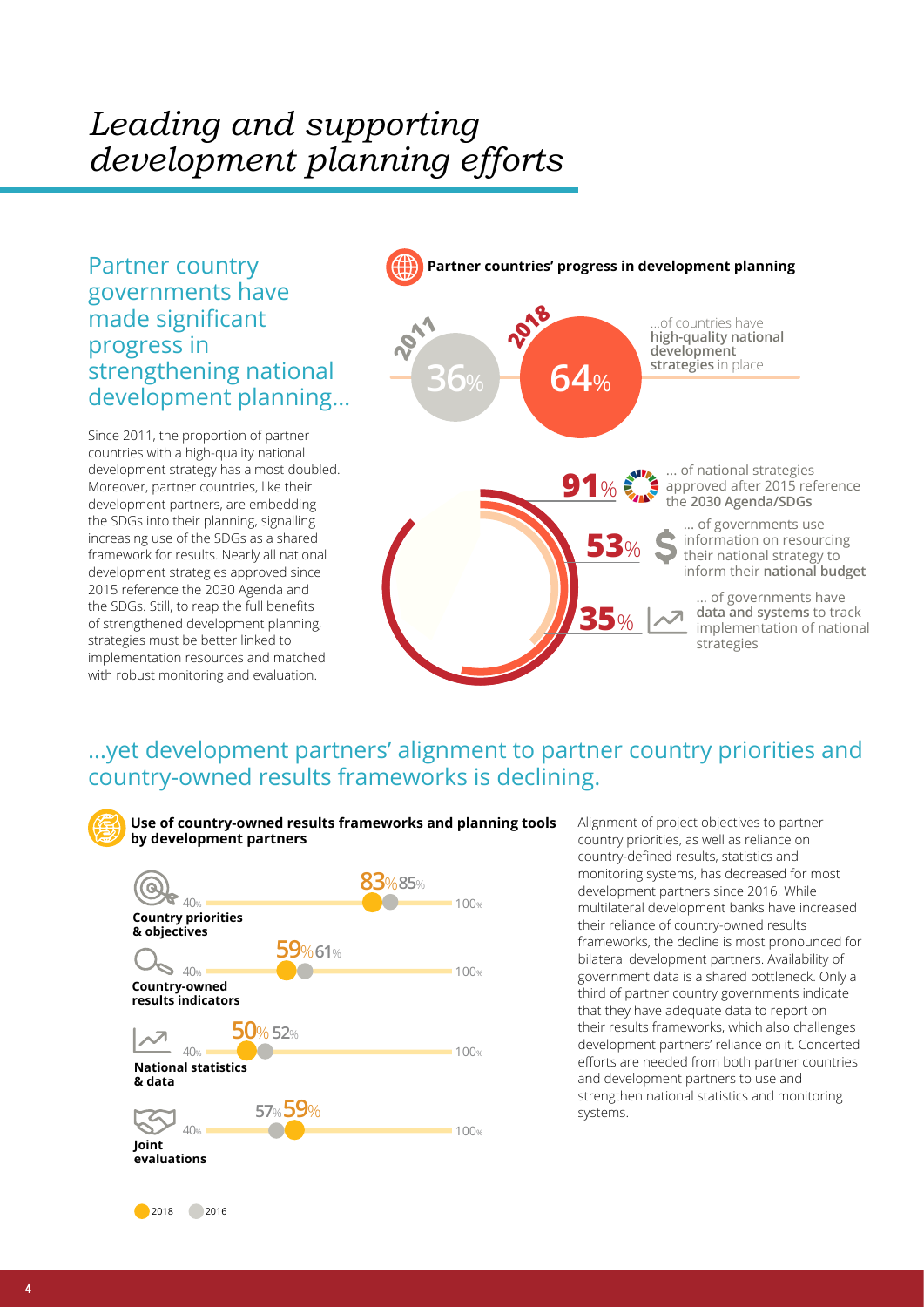# Forward visibility of development co-operation at country level is weakening.

Partner countries report a limited availability of forward expenditure and implementation plans from their development partners. Medium-term predictability is decreasing, particularly for three years ahead. This decline is mirrored in the fall of the share of development cooperation finance recorded on partner countries' budgets subject to parliamentary scrutiny. Together, this trend puts at risk the ability of partner countries to effectively plan and budget for their development efforts, and limits accountability over national development efforts maintained through parliamentary oversight.



**Partner countries' parliaments are overseeing a decreasing share of development co-operation**



# Strengthened public financial management (PFM) systems have not been matched with significantly increased use by development partners.

Partner countries are making steady progress in strengthening PFM systems, with the strongest gains relating to aspects of budget formulation. Continued effort is needed in the areas of auditing and procurement, as well as to ensure PFM systems respond to gender equality goals. Development partners made marginal progress in using country PFM systems, driven by an increase in the use of procurement systems. However, Global Partnership monitoring data show that the quality of PFM systems is not the determining factor for the extent of their use. Rather, the longer development partners engage in partner countries and the larger the share they channel to the public sector, the more they tend to use the public sector's financial management systems.



#### **Comparing development partners' use of countries' public financial management systems**

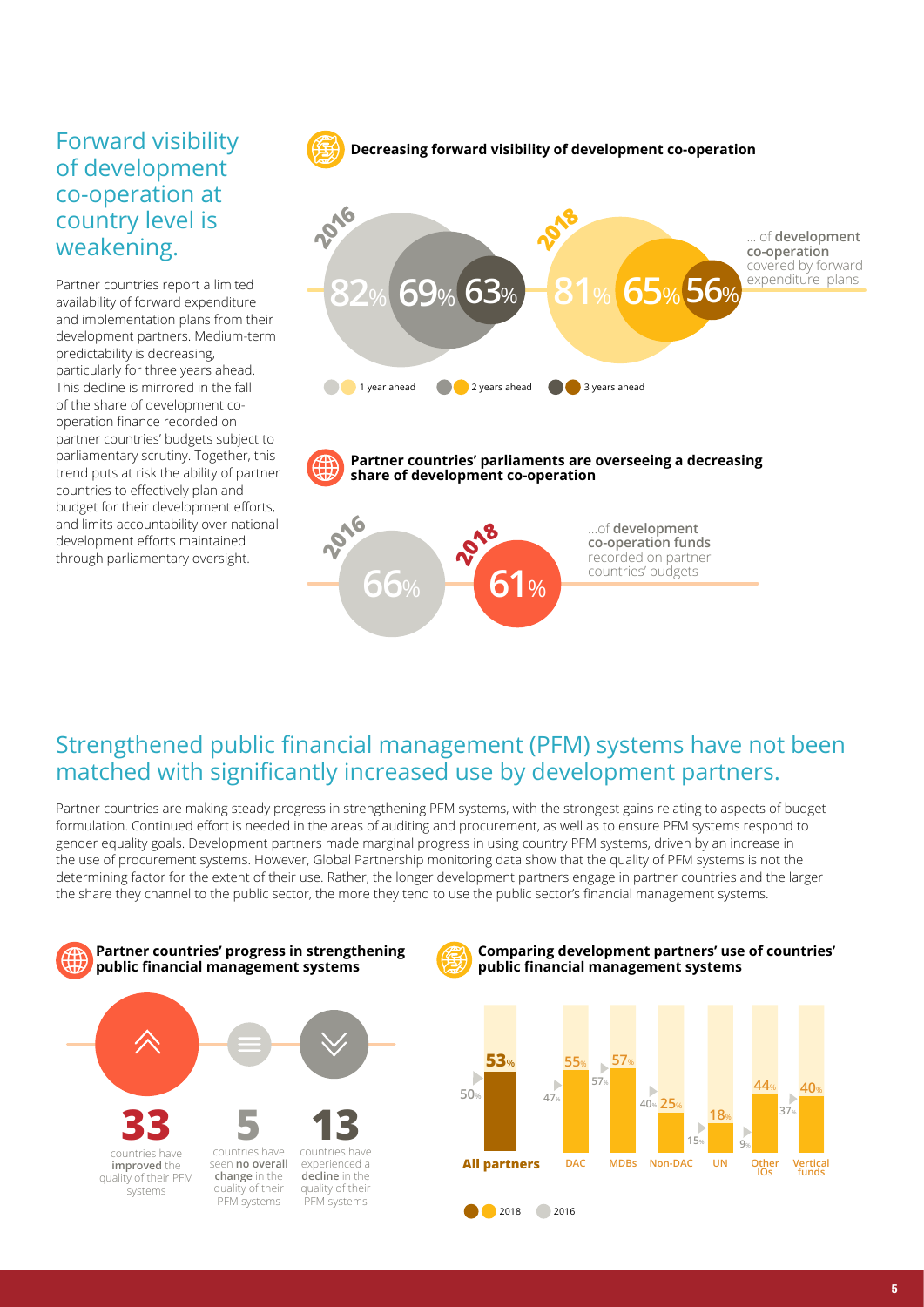# *Reinforcing a whole-of-society approach to development*

More systematic and meaningful consultations with development actors are needed both by partner country governments and development partners.

In designing national development strategies, partner country governments consult a broad range of national stakeholders, such as civil society, the private sector, parliamentarians, subnational governments and development partners. To a lesser extent, development partners also engage partner country stakeholders in the preparation of their country strategies and programmes. Results indicate that these engagement opportunities by both partner country governments and development partners could be more regular, predictable and involve a more diverse set of actors.



## Improving the quality of public-private dialogue (PPD) in partner countries requires increased capacity, strengthened relevance and the inclusion of a wide range of private sector actors.

There is consensus among partner country governments and private stakeholders (large firms, small and medium-sized enterprises, and trade unions) that mutual trust and willingness to engage in policy dialogue exist. However, all stakeholders report limited capacity to engage. Additionally, public and private stakeholders report diverging views on relevance and inclusiveness of PPD, weakening its quality. Despite challenges, however, results also show that when the foundations for high-quality dialogue are in place, PPD is geared towards results and leads to joint action.



## The enabling environment for civil society organisations is deteriorating.

Civil society organisations (CSOs) report that there has been a decline in the legal and regulatory frameworks that provide protection for CSOs. Furthermore, CSOs report limited freedom of expression and inadequate protection from harassment when working with at-risk populations. Furthermore, CSOs do not consider development partners' funding mechanisms to be predictable, transparent or accessible to a diversity of CSOs and report that funding received is primarily driven by the providers' own interests and priorities. Concerted action by partner countries and development partners can support CSOs as equal partners in their own right, bringing knowledge on local development needs and priorities.

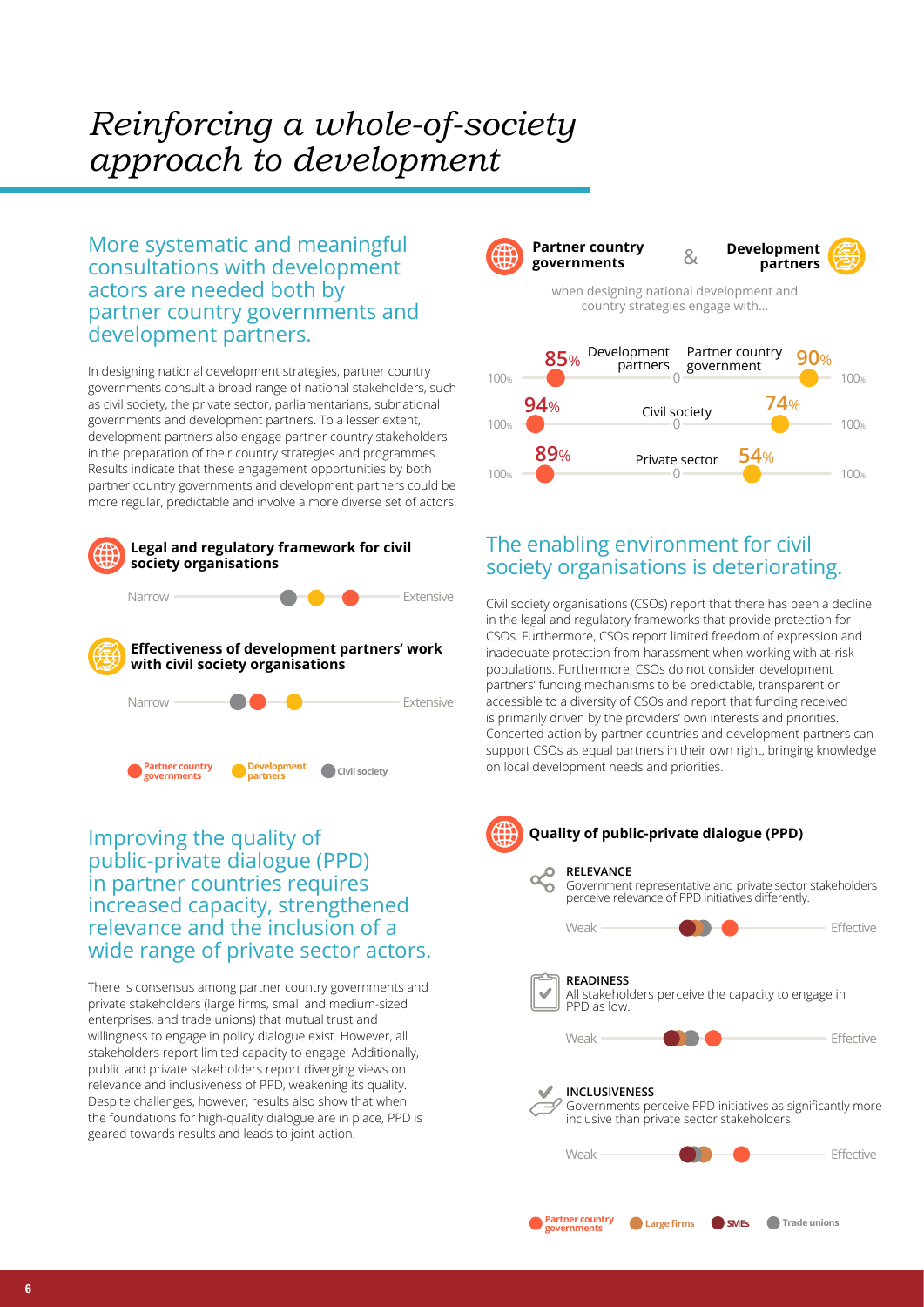# *Transparency and mutual accountability in an evolving development landscape*

### There is mixed progress in making development co-operation more transparent.

More development partners report to global information systems and standards to make information on development co-operation publicly available. Information provided by development partners is also more comprehensive; however, progress on timely and forward-looking information on development co-operation is uneven. In addition, availability of information on development co-operation at a global level complements information provided and collected at country level. Nearly all partner countries have an information management system in place for development co-operation, and most (83%) development partners report to these systems. However, there is room for improvement regarding consistency and quality of reporting at country level.



#### **Transparency of development co-operation**

Of the 94 development partners assessed…



*\* The three systems and standards are: the OECD-DAC Creditor Reporting System (CRS), the OECD-DAC Forward Spending Survey (FSS) and the International Aid Transparency Initiative (IATI).*



## Shifts in development co-operation structures at country level have implications for the Global Partnership monitoring process.

Government institutions are changing the way they organise themselves to manage development co-operation, including reshaping co-ordination mechanisms and structures in response to the 2030 Agenda. These structural shifts take time, but have already impacted the way the 2018 Monitoring Round was undertaken at country level, meriting further attention from the Global Partnership community ahead of its next monitoring round. Guided by the findings of the 2019 Progress Report, the Global Partnership will carry on adapting its monitoring to reflect the opportunities and challenges of the 2030 Agenda and ensure continued relevance and cutting-edge data in a changing world.

Disclaimer: This document was prepared based on data collected from voluntary reporting to the 2018 Monitoring Round of the Global Partnership for Effective Development Co-operation. The information provided does not necessarily represents the views of of the Organisation for Economic Co-operation and Development and the United Nations Development Programme.<br>For ease of reference, the term 'country' is *participant in this document is without prejudice to the status or international recognition of a given country or territory.*